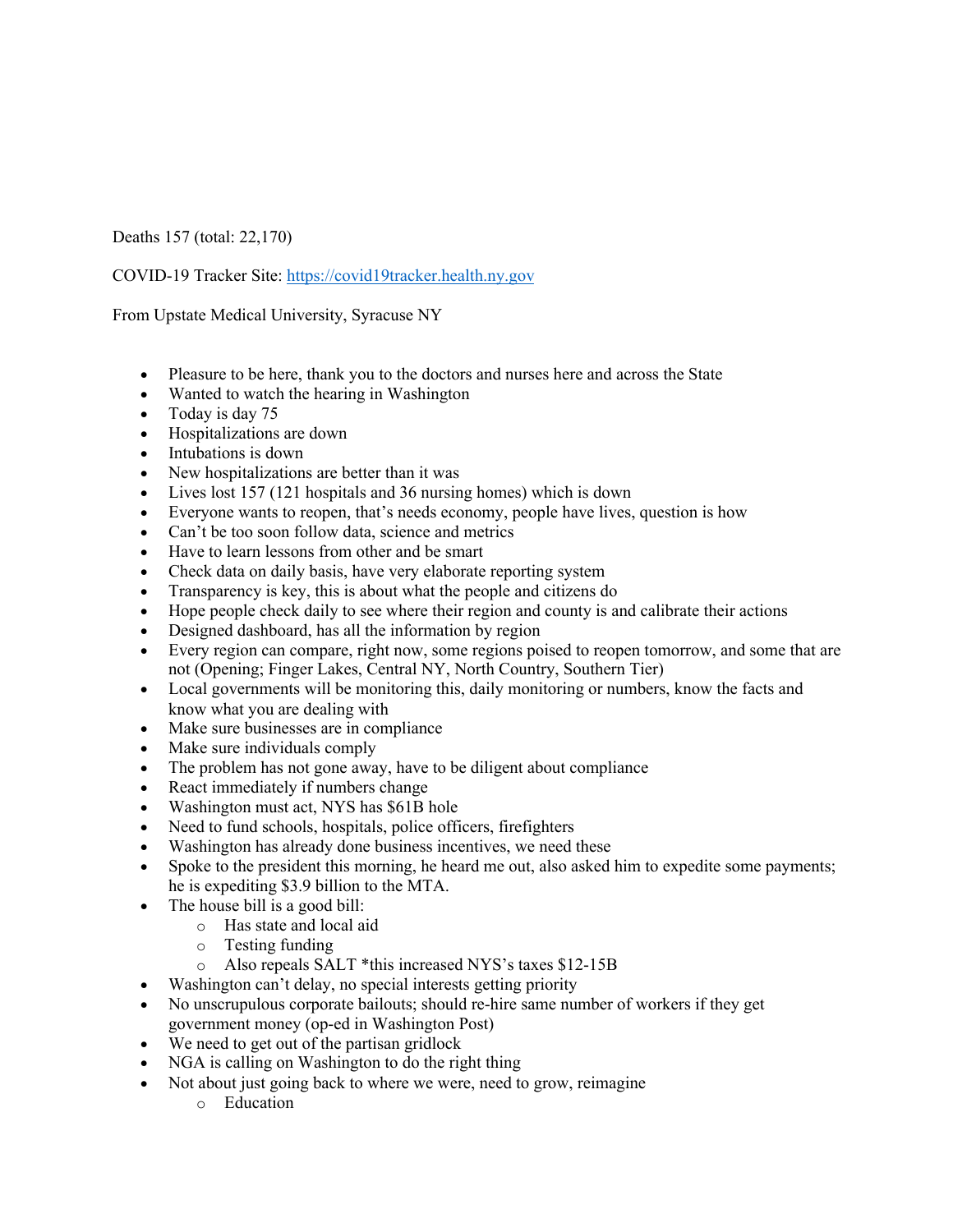- o Telecommuting
- o Telemedicine
- o Public transportation
- o Public health system
- We should never be in position we were in; we need to make medical equipment in the United **States** 
	- o Masks
	- o Gowns
	- o Drugs
	- o Ventilators etc.
- Aggressive incentivizing businesses to produce medical equipment in NYS; initial \$3M in grants have been distributed to businesses.
- If you want to grow your business, contact ESD
- With this virus we must remaining diligent
- 110 cases of COVID related-illnesses in children (less than one year old to 21 years old)
- NY has issues first in the nation criteria to healthcare professionals across the state defining this syndrome, also prioritizing testing for children with these symptoms
- Virus has been ahead of us, keeps changing, only you can help you, stay informed
- There are things we don't know, be cautious and diligent, wear masks, gloves, stay cautious

## Q&A:

The state website posted guidelines for phase 1 reopening and a form business have to sign can you explain?

- There are guidelines, those are then enforced by localities, there are statewide overall guidelines
- Doing regional control meetings today
- Ouestions from businesses can go to regional control group

Do these plans have to approved?

• No for accountability

Any leeway for social interactions, there is a lot of talk about businesses but people want to know if they can see their families/friends, can they do that?

- No law saying people can't see their families, we have guidelines and best practices
- Inform yourself, I suggest caution

What should people expect how phase 1 will go?

• Not sure how many will open, will have to social distancing, no gathering, watch the numbers and see how people behave and what is the affect?

Religious leaders are feeling left out, churches looking for guidance, what can you tell church, temple, mosques?

- Not about those facilities, it is about large gatherings
- One infected person in New Rochelle went to events around a religious ceremony

In regards to Madison County Outbreak? Are you getting answers?

- Many outbreaks in meat processing plants, then we had an outbreak in agricultural plant
- It is the fact that you had 1k employees in one plant, it is the gathering
- One person in a large gathering can infect dozens
- A lot of the new cases are coming from home spread

Madison county said it wasn't able to continuing housing for these workers so they had to stay in hotels, was there a problem with that?

- 4 people in hotel or house is same thing
- People have to live somewhere
- Not unusual to go through a family